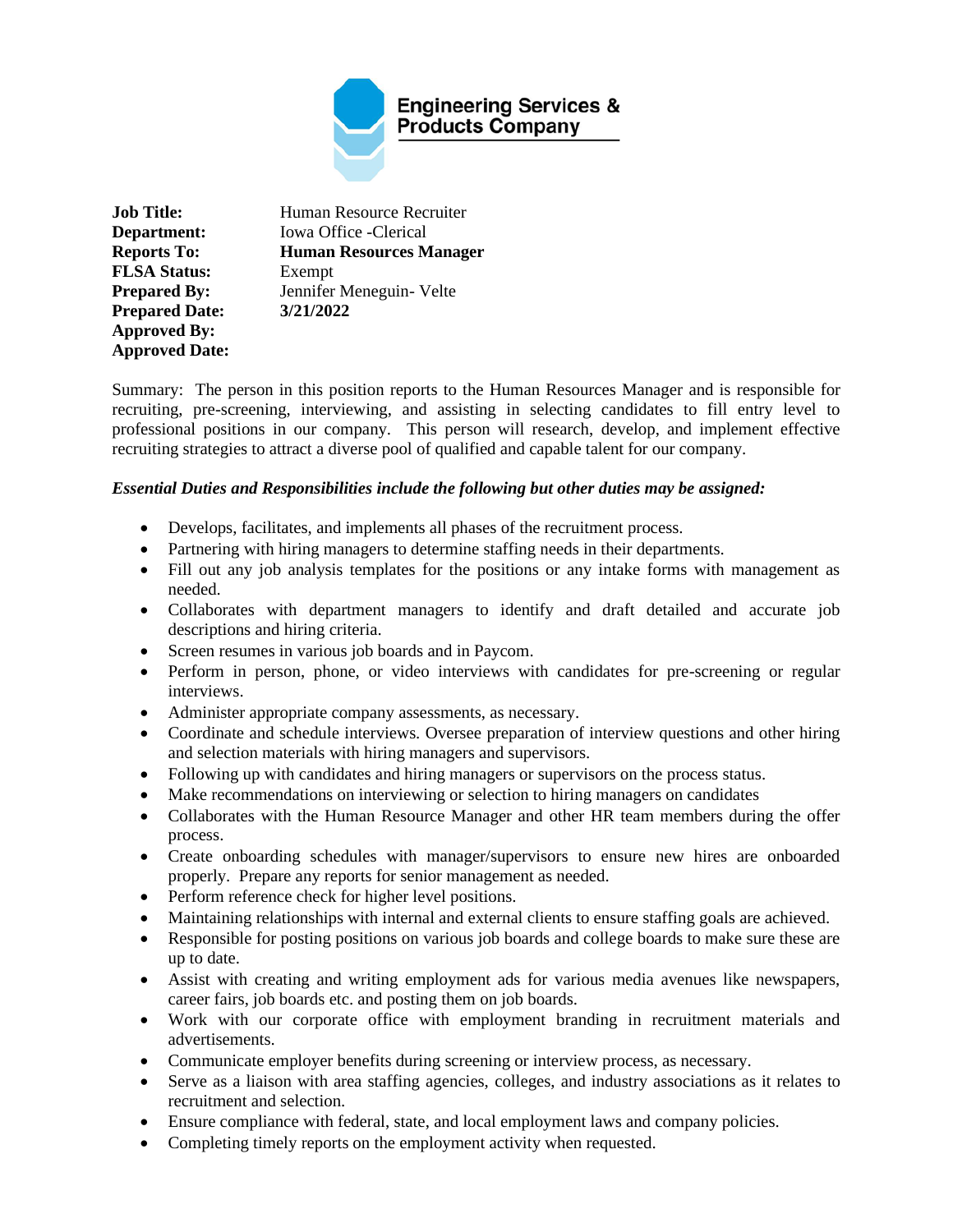- Conducting exit interviews on terminating employees as needed.
- Attend industry job fairs in the local community and colleges to help recruit for open positions.
- Maintain a very high level of integrity and trust to handle confidential and sensitive employee and company information.
- Assist the HR department with maintaining employee files as necessary in Paycom.
- Assist the HR department with planning of events and activities as needed.
- Work on KPI**'s** for that department on a weekly or monthly basis to share with the HR Manager.
- Be a champion for the strategic planning process and assist with initiatives as requested.
- Perform other duties as assigned.

## *Qualifications:*

To perform this job successfully, an individual must be able to perform each essential duty satisfactorily. The requirements listed below are representative of the knowledge, skill, and/or ability required. Reasonable accommodations may be made to enable individuals with disabilities to perform the essential functions.

- Excellent written and verbal communication skills.
- Excellent interpersonal skills with good negotiation tactics.
- Ability to create and implement sourcing strategies for recruitment for a variety of roles.
- Ability to be proactive and independent with the ability to take initiative.
- Excellent time management skills with the proven ability to meet deadlines.
- Familiarity with laws, regulations, and best practices applicable to hiring and recruitment.
- Proficient with or the ability to quickly learn applicant tracking software (Paycom) or other systems, as necessary.
- Maintain the highest level of professionalism and confidentiality as a member of the Human Resource team.
- Must be able to work flexible hours come in early or late as needed. May require occasional work on Saturdays.
- Proficient in MS Office Suite or related software.
- Must be organized, accurate and thorough in completing work assignments

## *Education and/or Experience:*

Bachelor's degree in Human Resources or Business Administration is preferred or at least 2-4 years of related experience and/or equivalent combination of education, training, and experience. SHRM-CP or SHRM-SCP preferred.

## *Language Skills:*

Ability to read, analyzes, and interprets general business periodicals, professional journals, technical procedures, or governmental regulations. Ability to write reports, business correspondence, and other items and necessary. Ability to effectively present information and respond to questions from groups of managers, clients, customers, and the general public.

## *Mathematical Skills:*

Ability to perform basic math skills such as adding, subtracting, multiplying, and dividing using whole numbers and decimals. Ability to compute basic calculations including percentages, ratios and draw and interpret graphs.

## *Reasoning Ability:*